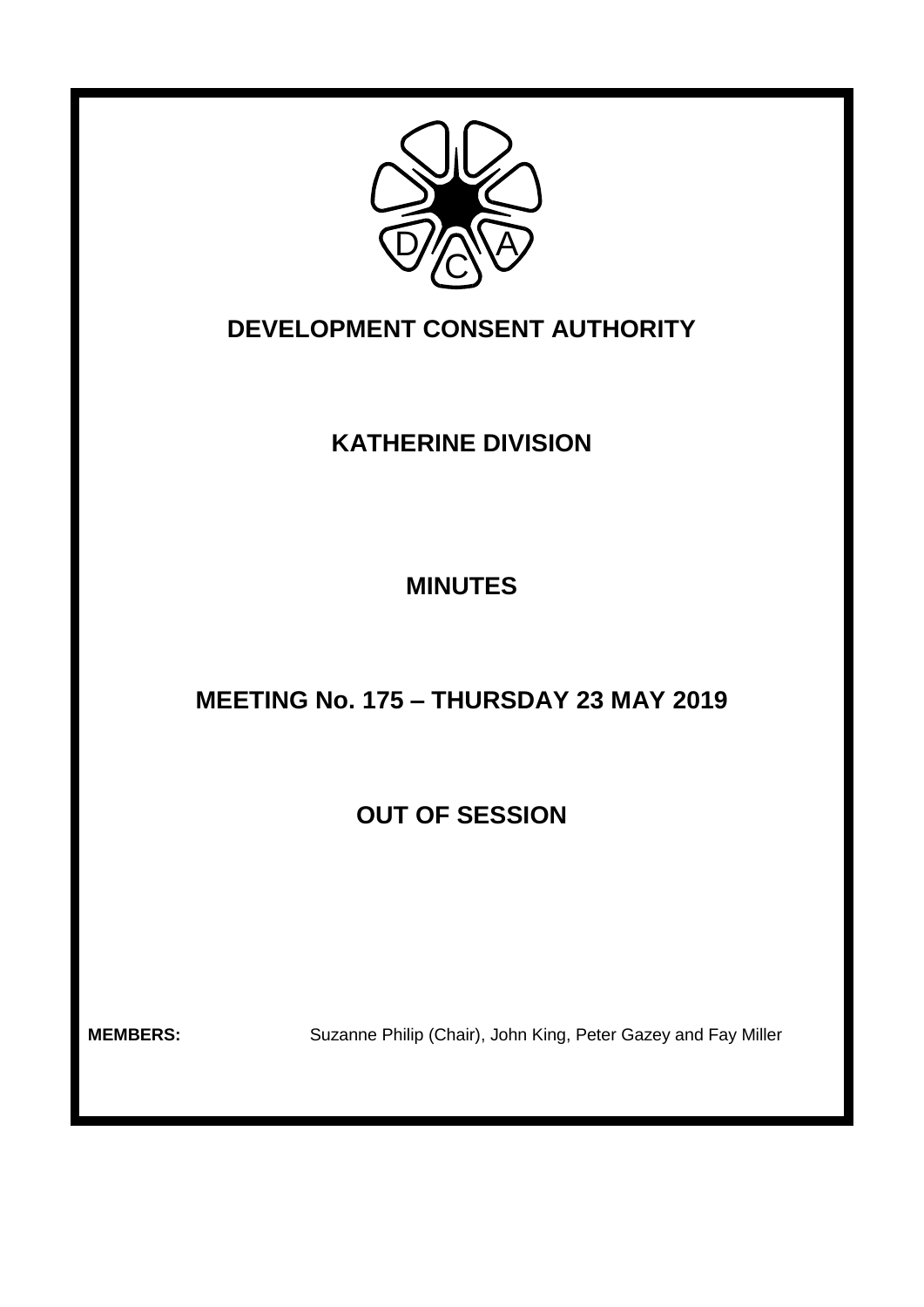## **ITEM 1 RECONSIDERATION – SUBDIVISION TO CREATE TWO LOTS PA2019/0087 NT PORTION 6606 (187) LANSDOWNE ROAD & 7154 (180) QUARRY ROAD, LANSDOWNE**

**APPLICANT EARL JAMES & ASSOCIATES**

- **RESOLVED** That, pursuant to section 53(a) of the *Planning Act 1999*, the Development **38/19** Consent Authority consent to the application to develop NT Portion 7154 (180) Quarry Road, Lansdowne and NT Portion 6606 (187) Lansdowne Road, Lansdowne for the purpose of subdivision to create two lots, subject to the following conditions:
	- 1. The works carried out under this permit shall be in accordance with drawing numbered 2019/0087/01 endorsed as forming part of this permit.
	- 2. All existing and proposed easements and sites for existing and required utility services must be vested in the relevant authority for which the easement or site is to be created on the plan of subdivision submitted for approval by the Surveyor General.
	- 3. The owner of the land must enter into agreements with the relevant authorities for the provision of electricity facilities to each lot shown on the endorsed plan in accordance with the authorities requirements and relevant legislation at the time.
	- 4. Appropriate erosion and sediment control measures should be effectively implemented throughout the construction stage of the development and all disturbed soil surfaces must be satisfactorily stabilised against erosion at completion of works, to the satisfaction of the consent authority. Information can be obtained from the IECA Best Practice Erosion and Sediment Control Guidelines 2008 available at www.austieca.com.au and the NTG website [https://nt.gov.au/environment/soil-land-vegetation.](https://nt.gov.au/environment/soil-land-vegetation)
	- 5. Before the use issue of titles, firebreaks along boundaries or at appropriate locations shall be provided to the satisfaction of the consent authority on advice from the Bushfires NT (Department of Environment and Natural Resources).

### **NOTE:**

This permit will expire if one of the following circumstances applies:

- i. the development is not started within two years of the date of this permit; or
- ii. the development is not completed within four years of the date of this permit.

The consent authority may extend the periods referred to if a request is made in writing before the permit expires.

### **REASONS FOR THE DECISION**

1. Pursuant to section 51(a) of the *Planning Act 1999,* the consent authority must take into consideration the planning scheme that applies to the land to which the application relates.

The Northern Territory Planning Scheme applies to the land to which the application relates. The application was assessed against Part 5 Subdivision of the Northern Territory Planning Scheme, specifically,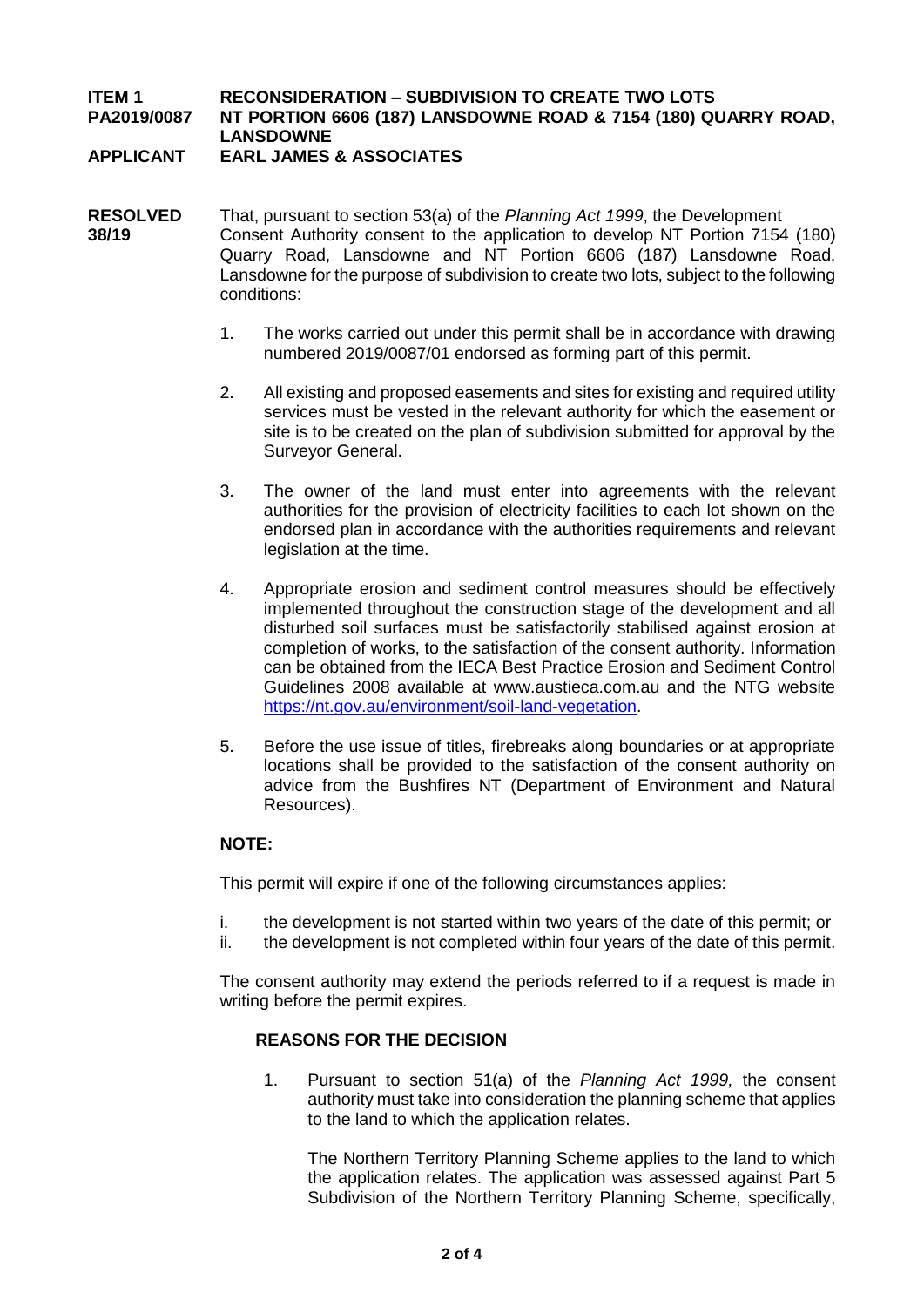Clause 11.1 (Minimum Lot Sizes and Requirements), Clause 11.4.1 (Site Characteristics in Subdivision of Rural Land or Unzoned Land for Lots of 1ha or Greater), Clause 11.4.2 (Infrastructure in Subdivision of Rural and Unzoned Land) and Clause 11.4.3 (Lot Size and Configuration in Subdivision of Rural and Unzoned Land). The proposal complies with the clauses in Part 5 of the Northern Territory Planning Scheme.

Clause 5.17 (Zone A - Agriculture) specifies the primary purpose of Zone A is to provide suitable land for agriculture and that lot sizes will depend on the capability of the land for commercially viable agriculture. The Northern Territory Planning Scheme defines the meaning of agriculture "*as a commercial enterprise: (a) the growing of crops, pasture, timber trees and the like, but does not include a plant nursery or horticulture; and (b) the keeping and breeding of livestock; but does not include intensive animal husbandry or stables*".

Proposed Lot A has an area of approximately 11ha and the ability of this parcel to support commercially viable agriculture has not been demonstrated. The reasons to support the application to create two lots in this instance are:

- Lot B has an area of 390ha and of this, in excess of 150ha is within Zone A, which is considered to be a sufficient area to support commercially viable agriculture;
- the lot size and configuration of Lot A is generally consistent with adjacent lots on Lansdowne Road; and
- the existing use of Lot A is for the purpose of a rural industry, which is permitted in Zone A, and the lot size and configuration of Lot A provides additional land to support future expansion of this use.
- 2. Pursuant to section 51(j) of the *Planning Act 1999*, the consent authority must take into consideration the capability of the land to which the proposed development relates to support the proposed development and the effect of the development on the land and on other land, the physical characteristics of which may be affected by the development.

A land suitability assessment prepared by KSI Land and Water Planning was submitted with the application, which confirmed that each lot has suitable areas of unconstrained land for domestic purposes. Each lot has existing access, electricity, bores and on-site waste water treatment systems.

The Department of Environment and Natural Resources advised the gradient of the land along which the new boundary is proposed has slopes varying from between  $1 - 2\%$  and recommend the implementation of controls to minimise the risk of erosion. A condition of the approval requires that appropriate erosion and sediment control measures are implemented to the satisfaction of the consent authority.